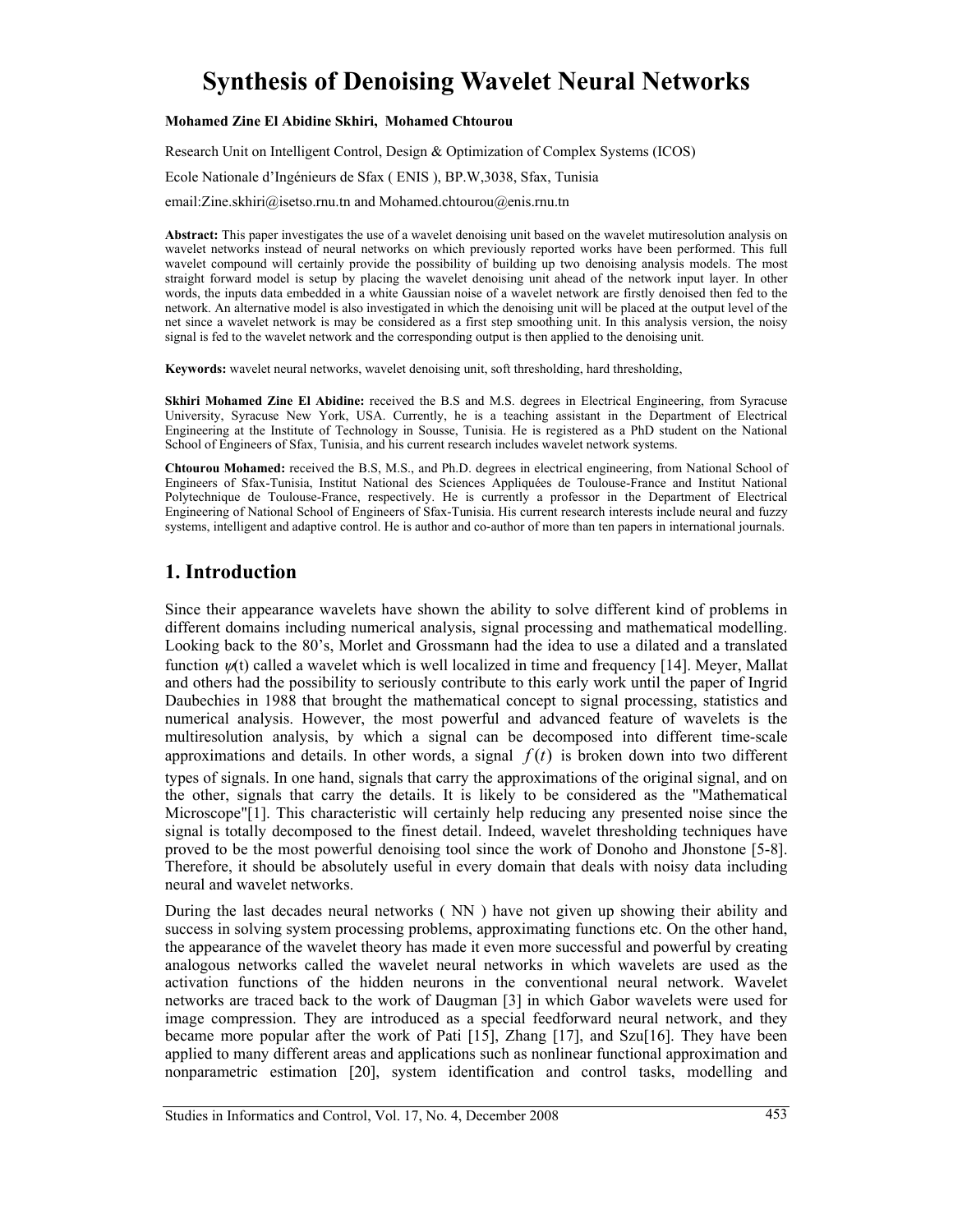classification. The generated wavelets used in networks are the dilated and the translated versions of a mother wavelet which could be in a continuous or a discrete form.

In this paper, the most wavelet advantages are exploited including the wavelet networks as well as the wavelet multiresolution analysis for denoising. Basically, two possible denoising process models are introduced. In the first model, the inputs data of any static or dynamic wavelet network are firstly denoised based on the wavelet multiresolution analysis. Then, they are fed to a wavelet network having as activation functions some dilated and translated versions of a certain mother wavelet. In the second model, however, the denoising unit is added at the network output level. In other words, the network takes the noisy signal as the input and the corresponding output is then denoised. As far as the adjusted wavelet network parameters are concerned, it should be noticed that their initialization process is somehow delicate, and their number is important. Unlike neural networks in which the weights could be initialized randomly, wavelet networks require a greater care in choosing the initial values of the parameters, especially, the dilations and the translations.

This paper is organized as follows: In section II, the related works are presented followed by the proposed denoising process models in sectionIII. Afterwards, the multiresolution analysis and the wavelet networks are introduced in section IV and V respectively. The simulation results, however, are discussed in section VI. Finally, the last section will conclude the paper.

# **2. Related Works**

Denoising neural networks data has been a serious treated issue and a lot of interesting works have been carried out in various domains using different approaches. For example, in [22] a thresholding neural network TNN has been developed for adaptive noise reduction. It is based on using an infinitely differentiable soft and hard thresholding functions as activation functions. Then, the network is subsequently trained by gradient based techniques. Noisy images and different commonly used signals such as Blocks, Doppler, Bumps etc. were used to illustrate the application of the TTN. Noisy images have also been treated differently in [21]. The treated noisy image is first wavelet transformed into four subbands, then, a trained layered neural network is applied to each subband to generate denoised wavelet coefficients. The denoised image is thereafter obtained by applying the inverse transform. Within the same framework, a set of successive works has been performed in [10-12] to reduce the influence of noise in time series prediction. Throughout this whole work, the denoising process has experienced various phases. The starting phase consists of placing a denoising unit based on the wavelet multiresolution analysis ahead of a neural network input layer [10]. In other words, the data of the network input layer is denoised before getting processed. Successively, this idea has been developed up to integrating two special denoising layers based on the wavelet multiresolution analysis into the layered network [12].

Briefly, it is obvious that the main previous work has dealt with the neural networks platform and with the use of the classic denoising approach which is based on denoising the data before getting processed. In the contrary, this presented work has totally converged the data processing towards the wavelet networks platform instead, and has brought an additional dual denoising approach. In other words, neural networks are replaced by wavelet networks and the wavelet denoising unit is added at the output level of the used network and so the data is processed before getting denoised. In fact, this approach may be considered as a double denoising process since the wavelet network processing phase could be considered as a smoothing unit.

# **3. Proposed Denoising Process Models**

As mentioned earlier, the wavelet network denoising process is ensured by combining wavelet networks and wavelet denoising units based on the wavelet multiresolution analysis. The use of these two basic components provides two possible denoising process models which will be investigated in this paper. In the first model, the denoising unit is placed ahead of the network input layer as shown in Figure 1.a. In other words, the inputs data are firstly denoised then fed to the wavelet network. As far as the denoising unit is concerned, it is also based on the wavelet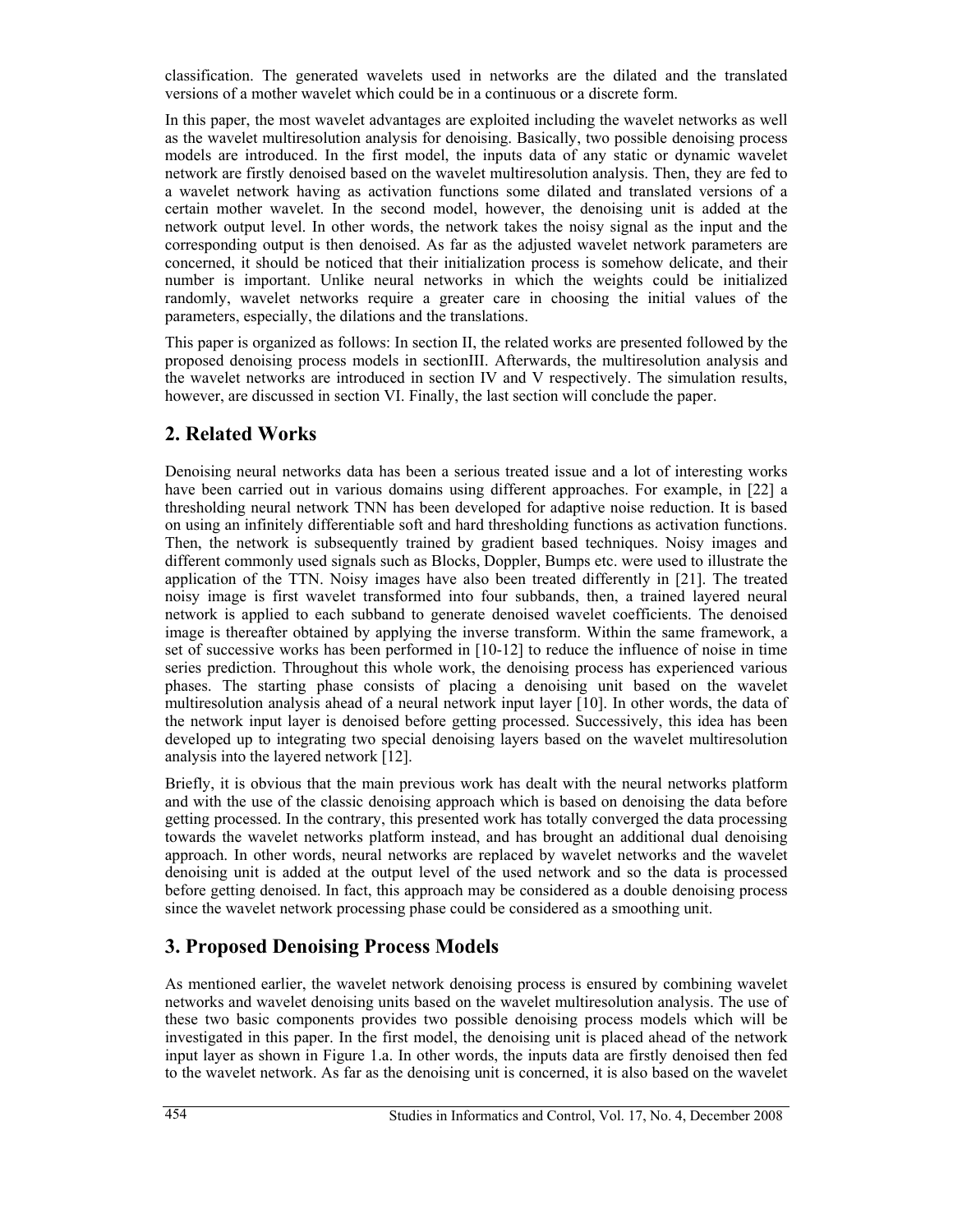multiresolution analysis which decomposes the data into different time-scale approximations and details coefficients. However, to discriminate the noise from the useful information, a certain threshold is applied to the generated details coefficients. The denoised data, which will be input to the network, is then reconstructed using an inverse transform. An alternative configuration is also possible to build up a second model in which the denoising unit will be added at the output level instead, as shown in Figure 1.b. In other words, the inputs data are directly fed to the wavelet network and the corresponding output is applied to the denoising unit discussed lately. For the sake of simplicity and clarity, both models are represented using a one dimensional wavelet network.

### **4. Denoising Based on Multiresolution Analysis**

### **4.1 Multiresolution analysis**

Since the denoising process is based on wavelets, the noisy signal could be decomposed in order to discriminate between the significant and the contaminated information. To do so, it is necessary to use the most advanced feature of wavelets which is the multiresolution analysis where a signal can be decomposed into different time-scale approximations and details. This analysis is carried out by means of two types of functions, wavelet functions as well as scaling functions.

### **4.1.1 Mathematical analysis**

Mathematically speaking, the multiresolution analysis is based on a sequence of embedded subspaces  $V_i \hat{\mathbf{l}} \notin \text{of } L^2$  (space of square integrable functions ) [13].

$$
K \dot{I} V_{1} \dot{I} V_{0} \dot{I} V_{1} \dot{I} V_{2} \dot{I} K \dot{I} L^{2}
$$
\n
$$
(1)
$$

For a function  $f(x)$   $\hat{\textbf{I}}$   $V_i$ , there exits a set of scaling functions:  $f_k(x) = f(x - k) \hat{\textbf{I}} \hat{\textbf{I}} \hat{\textbf{f}}$ , with  $f(x)$   $\hat{L}^2$  so that  $f(x)$  could be expressed as follows [13]:

$$
f(x) = \sum_{k \in \mathbb{Z}} a_k \phi(x - k) \tag{2}
$$

For instance, if  $\phi(x)$  is compressed and translated with a small step size more details could be detected. In the contrary, if  $\phi(x)$  is stretched and translated with a wider steps coarse information are detected. Hence, it is clear that the extraction of various information is tightly related to the size of the subspace and the spanning set of functions. Basically, these functions have the following forms:

$$
\phi_{j,k}(x) = 2^{\frac{j}{2}} \phi(2^j x - k)
$$
\n(3)

Where  $\phi(x)$  is called the scaling function and *j* is the scaling index.

Furthermore, a signal can be better described not only by using the scaling functions  $\phi_{i,k}(x)$ , but also by introducing another set of functions called wavelets  $\psi_{i,k}(x)$  orthogonal to  $\phi_{i,k}(x)$ . Similarly, these wavelets are obtained by scaling and translating the mother wavelet  $\psi(x)$ :

$$
\psi_{j,k}(x) = 2^{\frac{j}{2}} \psi(2^j x - k)
$$
\n(4)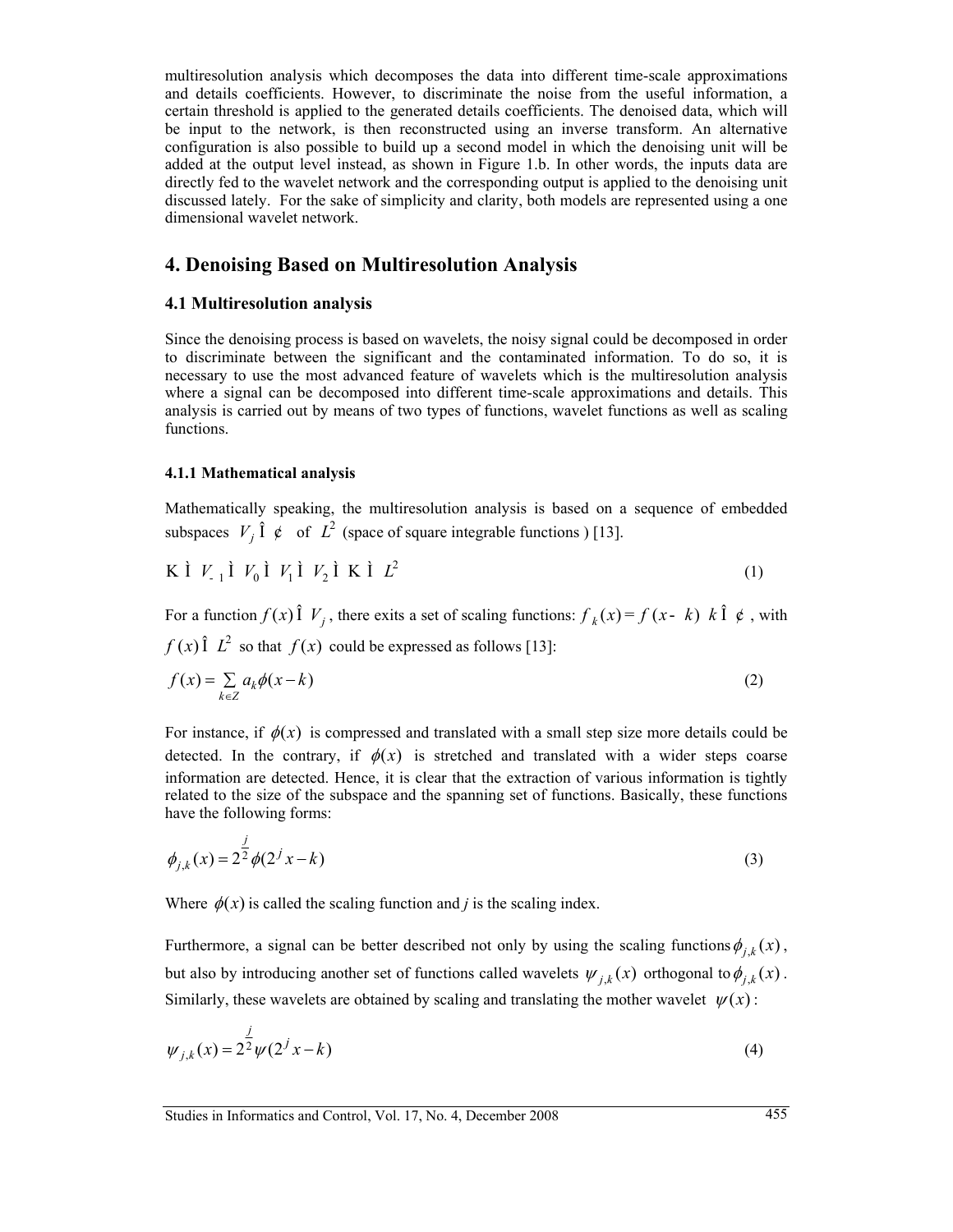They are introduced throughout the subspace  $W_i$  which is the orthogonal complement of  $V_i$  in  $V_{i+1}$ . This relation is stated by the following equation:

$$
V_{j+1} = V_j \mathbf{\hat{A}} W_j \tag{5}
$$

Where the operator  $\oplus$  stands for the direct sum. In other words, each element of  $V_{i+1}$  can be written, in a unique way, as the sum of an element of  $W_i$  and an element of  $V_i$ . However, it should be mentioned that the scale of the initial space is arbitrary and the value of *j* could have a positive value as well as a negative one. For instance, if the scale of the scaling space starts at 0, then the nested subspaces  $W_{\hat{fl}\hat{e}}$  are generated such that each  $W_i$  represents the refinement of  $W_0$ , and their direct sum is  $L^2$ .

$$
L^2 = V_0 \mathbf{A} W_0 \mathbf{A} W_1 \mathbf{A} W_2 \mathbf{K}
$$
 (6)

Then, any function  $f(x)$   $\hat{I}$   $\hat{L}^2$  could be expressed as follows:

$$
f(x) = \underset{k \hat{1} \notin}{\hat{a}} a_{j_0,k} f_{j_0,k}(x) + \underset{j^3}{\hat{a}} \underset{j_0}{\hat{a}} d_{j,k} y_{j,k}(x) \tag{7}
$$

Generally, the value  $j<sub>0</sub>$  is fixed so that the coarsest information of the signal is obtained. The coefficients in this expansion are called the discrete wavelet transform.

#### **4.1.2 Signal processing analysis**

From a signal analysis point of view, the multiresolution analysis is a hierarchical decomposition of a signal into successive approximations that are themselves decomposed in turn as illustrated in Figure 2. In other words, a signal is broken down into two different types of signals. One type represents the approximations, and the other represents the details. It is clear though that for each level *j*, a *j*-level approximation  $A_i$  is generated as well as a *j*-level detail  $D_i$ . This decomposition is represented in Figure 2 for an arbitrary signal *f.* On the other hand, *f*  could be reconstructed in terms of the generated approximation and details as given by the following expression:

$$
f = A_3 + D_3 + D_2 + D_1 \tag{8}
$$

To have a closer look at the decomposition process, figure 3 illustrates a three level decomposition of a noisy version of the signal  $f_1(x)$  given in (27).

### **4.2 Wavelet based denoising**

Noise reduction has been and certainly will be the most treated issue on signals based applications since the significant information on the used signal could not be avoided from being contaminated by noise. Indeed, different techniques and algorithms have been applied to carry out this task in the time domain as well as in the transform domain. Unlike Fourier based techniques which is a spectrum localization dependent, wavelet based techniques provide both time and frequency localization [2] features presented as coefficients on which the denoising process is applied. As far as the transform domain is concerned, the recent introduction of wavelet transform is considered to be the most denoising powerful tool. Certainly, this is due to the multiresolution analysis that decomposes the signal up to the finest detail. Virtually, it is considered as a microscope that focuses on the noise spread throughout the different levels coefficients. Once the noisy signal is broken down, a thresholding of the generated wavelet coefficients is applied in order to discriminate the signal from the noise. The main idea is based on eliminating the wavelet coefficients of the noisy signal less then a certain threshold.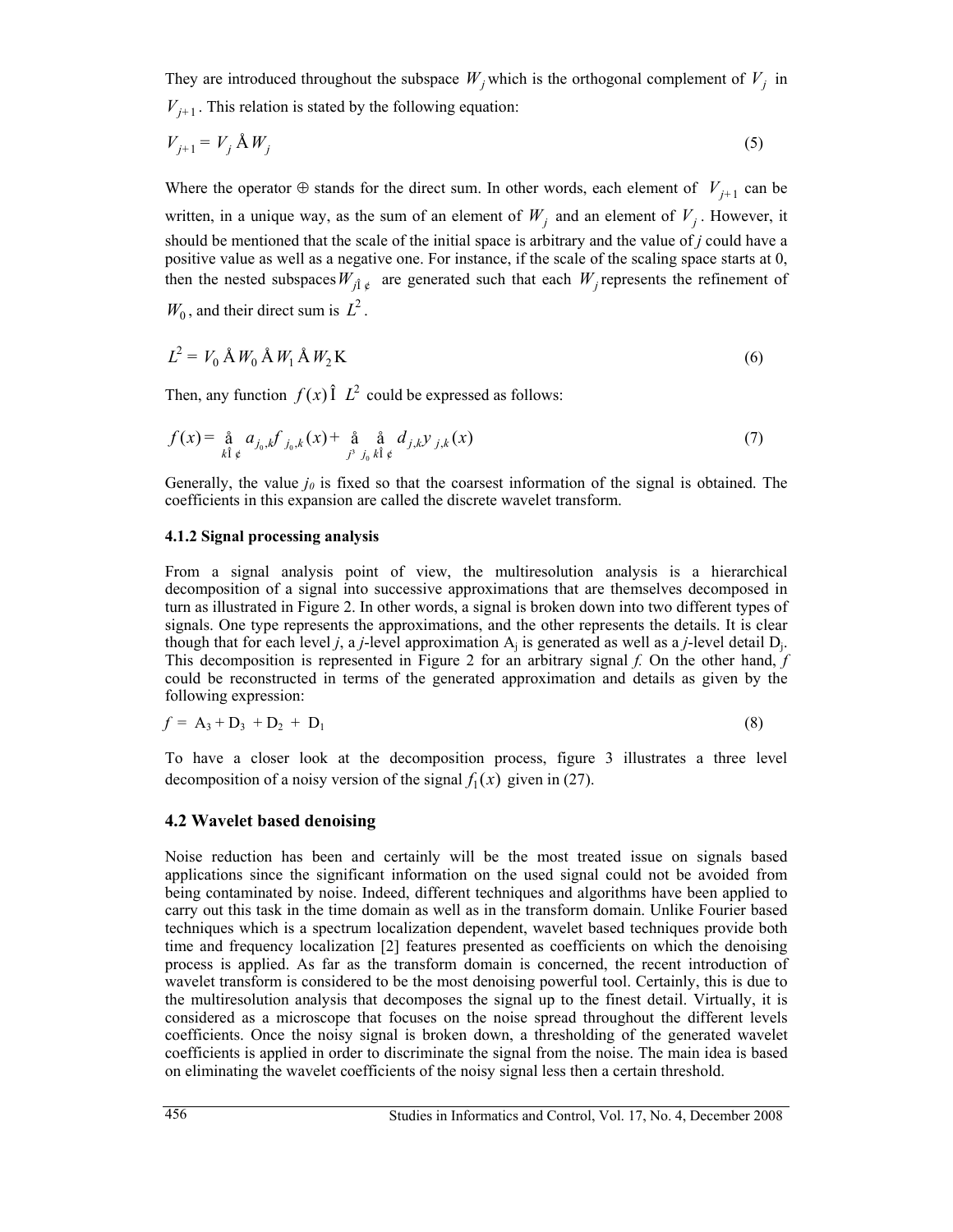### **4.2.1 Soft and hard thresholding**

Basically, the performance of the thesholding process is tightly related to the choice of the thesholding function in the first place then to the setting of the threshold value. The commonly used functions are the soft and the hard thresholding functions. Donoho and Johnstone [6], [7] have proposed the soft thresholding function  $\eta(x)$  defined by the expression given in (9) and represented in figure4. This function is also called the shrinking function. The name shrinking comes from the fact that all the wavelet coefficients are reduced.

$$
\eta(x) = \begin{cases} sign(x) .(|x - \tau|) & \text{if } |x| > \tau \\ 0 & \text{if } |x| \le \tau \end{cases}
$$
\n(9)

Also, they proposed the optimal threshold  $\bar{\tau}$  called the "universal threshold" such that [7]:

$$
t = s \sqrt{2Log(N)} \tag{10}
$$

Where *s* denotes the estimated standard deviation of the noise and *N* denotes the number of the coefficients in the detail signal  $d_{i,k}$ . As an estimation of  $\sigma$  they suggested the median value of the wavelet coefficients  $d_{i,k}$  [6]:

$$
s = \frac{median(d_{j,k})}{0.6745} \tag{11}
$$

**Level dependent thresholding**: Since the noisy signal could be decomposed into different levels, it is possible to assign a threshold parameter to each level. In fact, Jhonstone and Silverman [9] proposed the use of level-dependent thresholds for extracting signals from correlated noise. The corresponding expression for a given level *j* is defined by the following equation:

$$
\tau_j = \sigma_j \sqrt{2Log(N_j)}
$$
 (12)

As for the hard ( keep or kill ) thresholding function, the corresponding expression is defined below in (13) and represented in figure 5. Compared to soft thresholding, hard thresholding conserves the coefficients and generates discontinuities at the locations  $x = \pm \tau$ . Whereas, soft thresholding avoids this phenomena, shrinks out the coefficients and produces some signal attenuation. However, it should be noticed that the use of one function or the other depends really on the considered application.

$$
\eta(x) = \begin{cases} x & \text{if } |x| > \tau \\ 0 & \text{if } |x| \le \tau \end{cases}
$$
\n(13)

#### **4.2.2 Wavelet thresholding**

As mentioned earlier, nonlinear thresholding was first proposed by Donoho and Johnstone [5], [8] to denoise signals embedded in white Gaussian noise. Basically, the denoising process can be summarized up to the following three major steps [5]:

For instance, let  $y(n)$  be the discrete noisy signal,  $x(n)$  the noise-free signal and  $\omega(n)$  the additive white Gaussian noise with a zero mean and a variance  $\sigma^2$ , such that:

$$
y(n) = x(n) + \omega(n) \tag{14}
$$

with  $n = 1, 2, ..., N$ .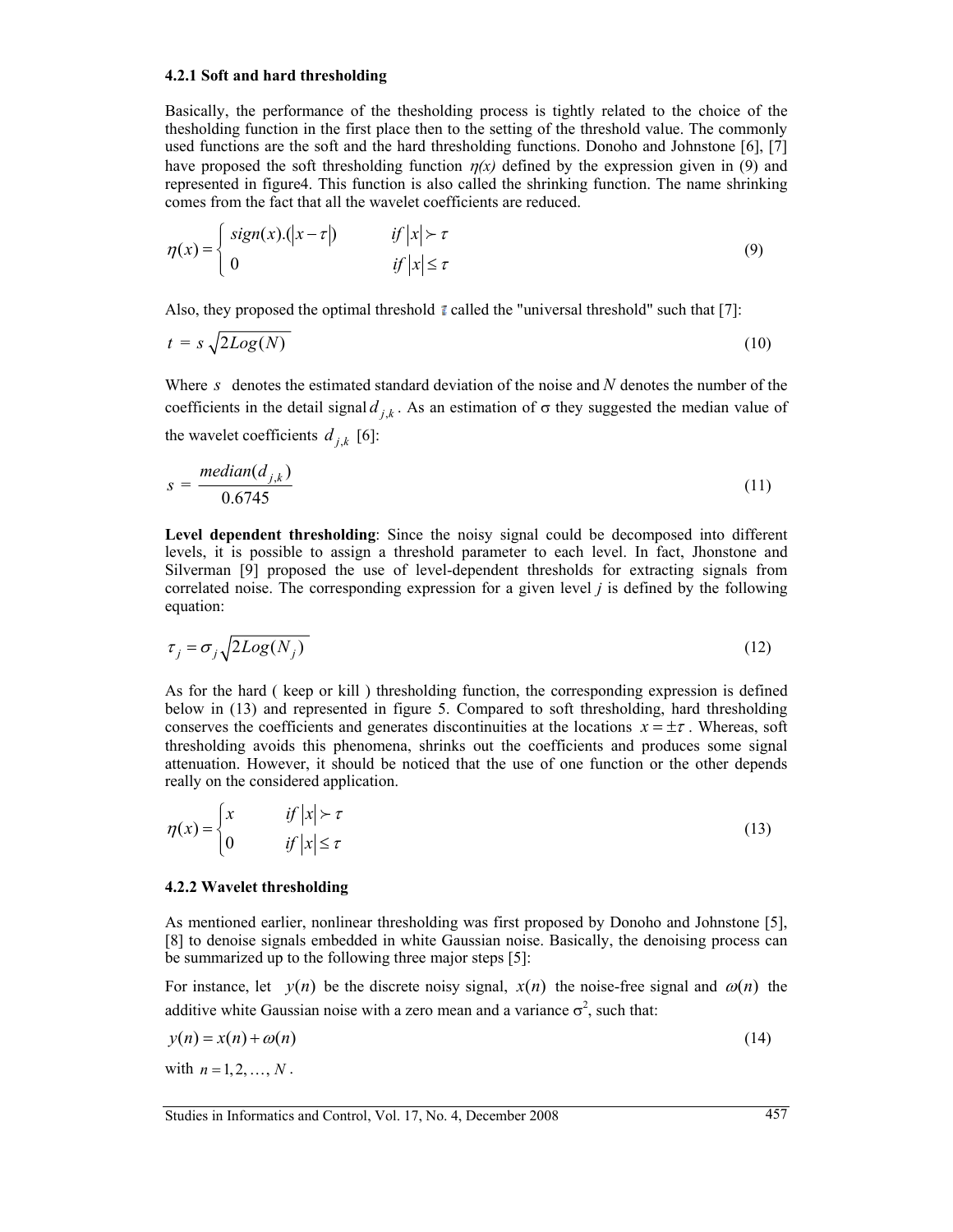Step 1: Compute the wavelet coefficient  $\tilde{y}(n)$  of the noisy signal  $y(n)$  using the Fast Wavelet Transform FWT. The resulting sub-signals will be composed of the approximation coefficients at the coarsest level and the details coefficients.

Step 2: Threshold the details wavelet coefficients on each level using the soft thresholding function defined in (9).

Step 3: Perform the inverse transform of the thresholded signal which include the approximation coefficients and the thresholded details.

### **5. Wavelet Networks**

### **5.1 Wavelet network structures**

Based on the wavelet theory, Zhang and Benveniste have proposed the wavelet network as an alternative to the feedforward neural networks for approximating arbitrary nonlinear functions [17]. These types of networks are similar to the one hidden layer neural networks in which the coefficients can be considered as the connection weights and the wavelets as the activation functions (wavelons). The generated wavelets used in networks are the dilated and translated versions of a mother wavelet  $\psi(x)$  which could be in a continuous or a discrete form. In general, the continuous form of  $\psi(x)$  is:

$$
y_{a,b}(x) = \frac{1}{\sqrt{a}} y \frac{\mathfrak{F}x - b\frac{\mathfrak{F}}{\frac{1}{a}}}{\mathfrak{F}a \overrightarrow{b}} a \hat{1} i * and b \hat{1} i
$$
 (15)

Where a and b represent the dilation and the translation respectively. A discretized form may also be generated if  $a = 2^{-j}$  and  $b = k2^{-j}$  with *j*,  $k\hat{1}$   $\hat{e}$ .

So, the corresponding expression will be as follows [2]:

$$
y_{j,k}(x) = 2^{\frac{j}{2}} y(2^j x - k) + j, k \hat{1} \notin (16)
$$

Compared to neural networks, wavelet networks use an important number of parameters that may be updated. They include weights, translations, dilations and direct terms coefficients. Certainly, this will provide more flexibility to derive different network structures. The most simple one- dimensional input structure is represented by the following expression:

$$
y(x) = \stackrel{N_w}{\underset{j=1}{\text{a}}} w_{j} y \stackrel{\mathfrak{F}^{\mathfrak{X}} x - t_j}{\underset{\mathfrak{F}}{\mathfrak{Y}}} \frac{\ddot{a}}{d_j} \frac{1}{\dot{\overline{a}}} \tag{17}
$$

Wavelet networks are inspired by the one dimensional discrete inverse wavelet transform given by the expression below [19].

$$
y(x) = \frac{\mathring{a}}{j! \mathring{e}^+, k! \mathring{e}} w(j,k) a^{-\frac{j}{2}} y(a^{-j}x - bk)
$$
 (18)

Where the *w*( $i, k$ ) is the discrete wavelet transform of  $y(x)$ , and  $\alpha$  and  $\beta$  are the dilation and the translation step sizes respectively.

A more general structure is stated in [18] and represented in Figure 6 that takes into account the multidimensional continuous wavelets as well as the linear property to deal with non linear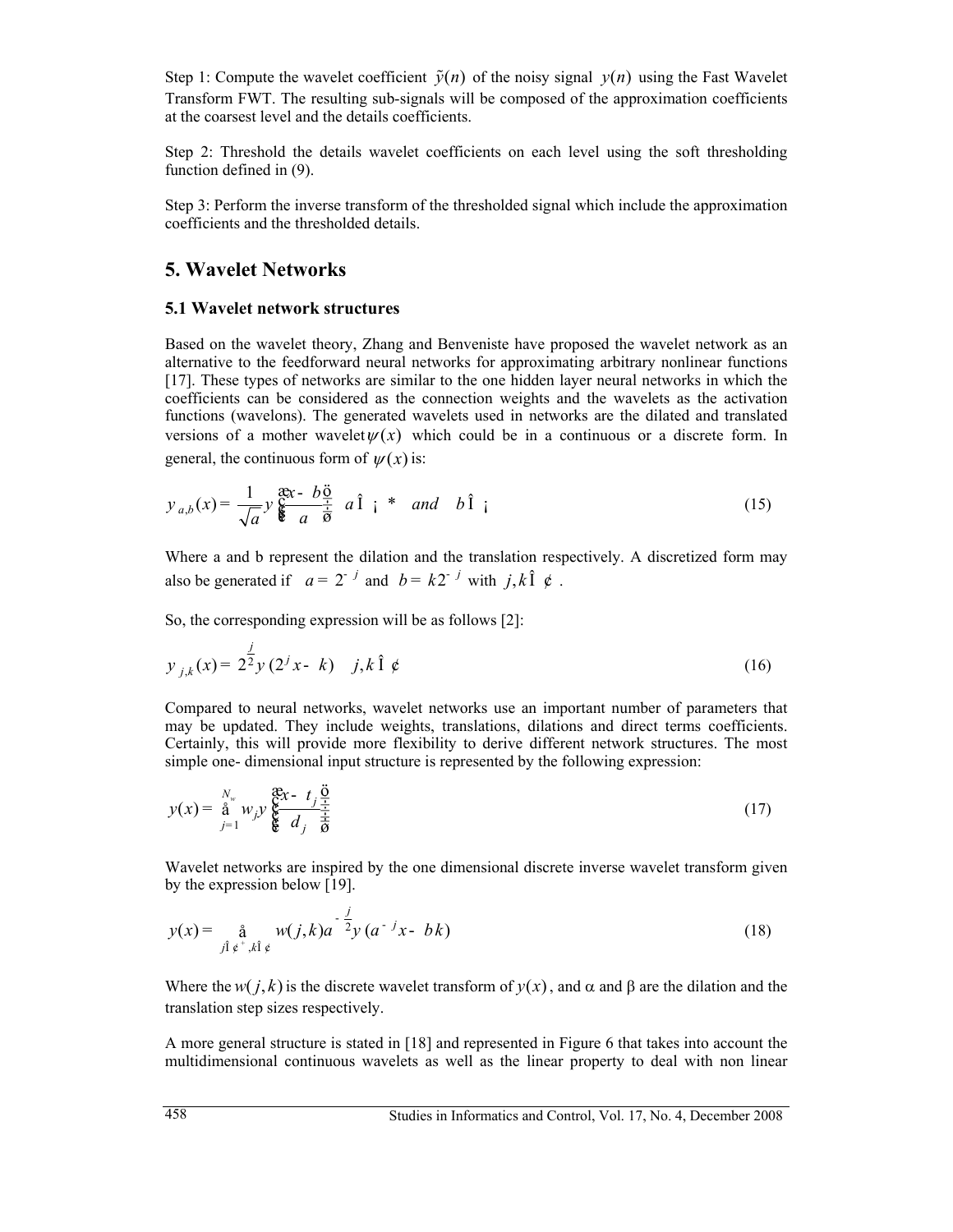approximation problems. In this expression direct terms are added:

$$
y(x) = \sum_{j=1}^{N_W} w_j \Psi_j(x) + \sum_{k=1}^{N_i} a_k x_k + a_0
$$
 (19)

Where:  $a_0$  is a scalar quantity added to deal with the nonzero mean functions.  $N_w$  is the number of wavelets,  $N_i$  is the number of the input variables,  $x = (x_1, x_2 K x_{N_i})^T$  is the inputs vector and  $\Psi_i(x)$  is the following product:

$$
\Psi_j(x) = \prod_{k=1}^{N_i} \psi\left(\frac{x_k - t_{jk}}{d_{jk}}\right)
$$

In this case, the multidimensional wavelets are formed by the product of *Ni* mono-dimensional wavelets.  $\psi\left|\frac{x_k - i_{jk}}{1}\right|$ *jk*  $x_k - t$  $\psi\left(\frac{x_k-t_{jk}}{d_{jk}}\right)$ is a dilated and translated version of the mother wavelet  $\psi$ .

### **5.2 Parameters initialization and learning algorithms**

### **5.2.1 Learning algorithm**

To adjust the parameters of the above networks different types of algorithms could be used. Namely, the gradient-based techniques and the second order methods etc. In this paper, a stochastic gradient algorithm is carried out to approximate a certain function  $f_d(x)$ . In other words, the parameters are adjusted after each input/output observation. The training is performed by recursively minimizing the criterion (20) using a gradient based technique.

$$
J(\theta) = \frac{1}{2} \left[ y_n - f_{d_n} \right]^2 \tag{20}
$$

Where  $y_n$  is the output of the network and  $f_{d_n}$  is the desired output for the example *n* ( $y_n$  and  $f_{d_n}$  are scalar quantities). The parameter vector  $\theta$  includes: the scalar term  $a_0$ , the weights  $w_j$ , the dilations  $d_{j,k}$  and the translations  $t_{j,k}$ . Therefore, the gradient expression is may be given by (21) as follows:

$$
\frac{\P{J}}{\P{q}} = \frac{\P{y_n}}{\P{q}} (y_n - f_{d_n}) = \frac{\P{y_n}}{\P{q}} e_n
$$
\n(21)

Where  $e_n = (y_n - f_{d_n})$  represents the error between the output of the network and the desired output for the example *n*.

With also: 
$$
\frac{\P{y_n}}{\P{q}} = \frac{\P{y}}{\P{q}}\bigg|_{x = x_n}
$$

### **5.2.2 Gradient calculation**

At this level, it would be very helpful to have an idea about the calculation procedure of the gradient with respect to each adjusted network parameter. This task is carried out on the wavelet network structure that does not include the direct terms. The corresponding expression of  $y(x)$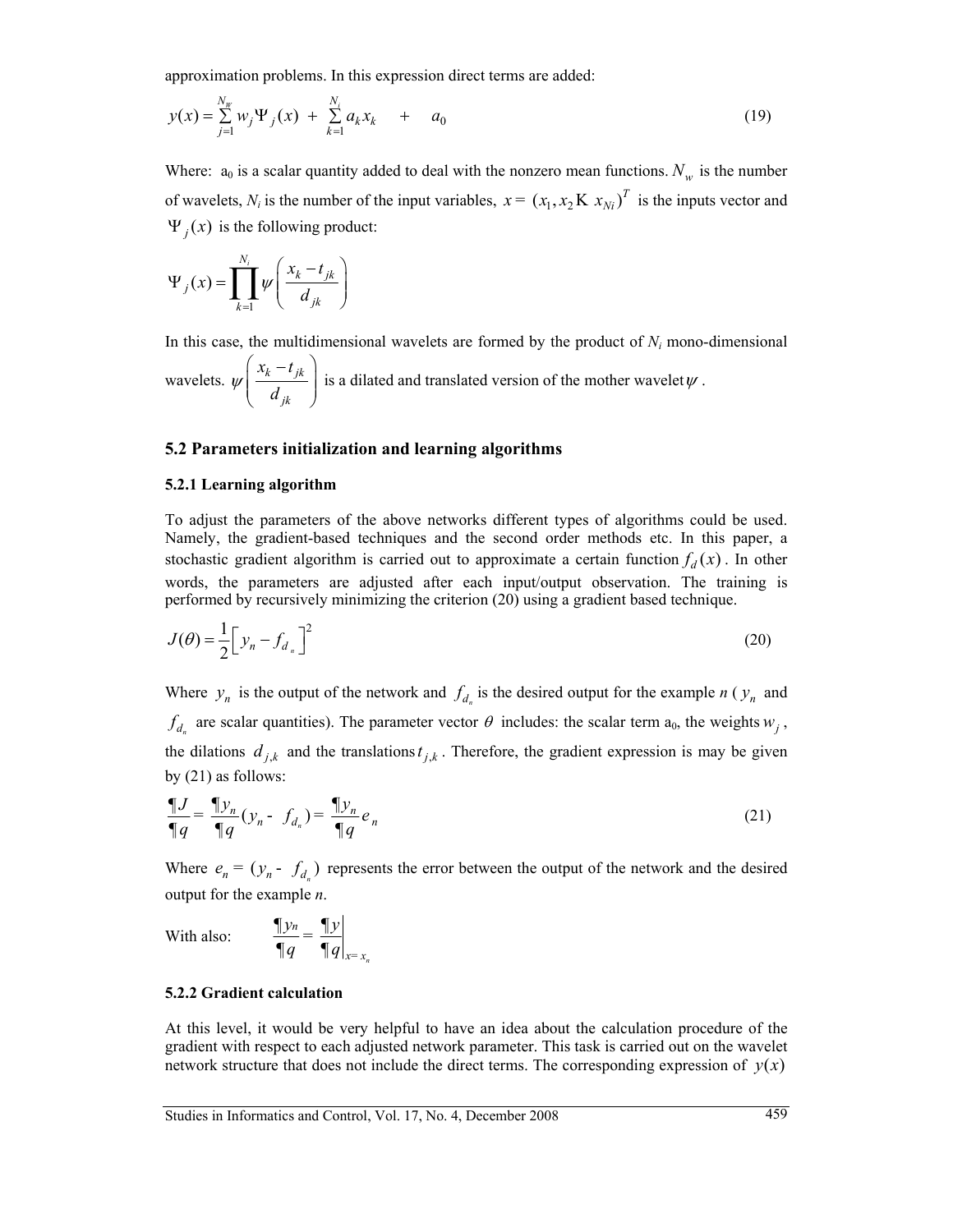is given in (22). It should be noticed that this is the same structure that has been used for the simulated results:

$$
y(x) = \bigotimes_{k=1}^{\infty} w_j Y_j(x) \bigotimes_{k=1}^{\infty} a_0
$$
\n
$$
\text{Where: } \Psi_j(x) = \prod_{k=1}^{N_i} \psi\left(\frac{x_k - t_{jk}}{d_{jk}}\right) \text{ and } a_0 \text{ is a scalar term.}
$$
\n(22)

So, for  $y(x)$  given in (22) and for a given example n, the corresponding gradient expressions with respect to the scalar term  $a_0$ , the weights  $w_i$ , the dilations  $d_{ik}$  and the translations  $t_{ik}$  are given below respectively:

$$
\ast \frac{\P{J}}{\P{a_0}} = e_n \tag{23}
$$

$$
\frac{\P{J}}{\P{w_j}} = e_n Y_j(x_n) \tag{24}
$$

Where: 1  $(x_n)$ *i n N*  $k_{n}$ <sup> $\mu$ </sup> *jk*  $i^{(\lambda_n)}$  $\overline{k=1}$  *u*<sub>jk</sub>  $x_k - t$  $\Psi_j(x_n) = \prod_{k=1}^{N_i} \psi\left(\frac{x_{k_n} - t_{jk}}{d_{jk}}\right)$ 

\* 
$$
\frac{\P J}{\P d_{jk}} = e_n w_j \frac{\xi}{\xi} \sum_{L^1} y_i \frac{\xi x_{L_n} - t_{jL} \frac{\partial \psi}{\partial x}}{\xi d_{jL}} y_i \frac{\xi x_{k_n} - t_{jk} \frac{\partial \xi}{\partial x}}{\xi} \frac{\xi}{\xi} \frac{\xi}{\xi} \frac{\xi}{\xi} \frac{\xi}{\xi} \frac{\xi}{\xi} \frac{\xi}{\xi} \frac{\xi}{\xi} \frac{\xi}{\xi} \frac{\xi}{\xi} \frac{\xi}{\xi} \frac{\xi}{\xi} \frac{\xi}{\xi} \frac{\xi}{\xi} \frac{\xi}{\xi} \frac{\xi}{\xi} \frac{\xi}{\xi} \frac{\xi}{\xi} \frac{\xi}{\xi} \frac{\xi}{\xi} \frac{\xi}{\xi} \frac{\xi}{\xi} \frac{\xi}{\xi} \frac{\xi}{\xi} \frac{\xi}{\xi} \frac{\xi}{\xi} \frac{\xi}{\xi} \frac{\xi}{\xi} \frac{\xi}{\xi} \frac{\xi}{\xi} \frac{\xi}{\xi} \frac{\xi}{\xi} \frac{\xi}{\xi} \frac{\xi}{\xi} \frac{\xi}{\xi} \frac{\xi}{\xi} \frac{\xi}{\xi} \frac{\xi}{\xi} \frac{\xi}{\xi} \frac{\xi}{\xi} \frac{\xi}{\xi} \frac{\xi}{\xi} \frac{\xi}{\xi} \frac{\xi}{\xi} \frac{\xi}{\xi} \frac{\xi}{\xi} \frac{\xi}{\xi} \frac{\xi}{\xi} \frac{\xi}{\xi} \frac{\xi}{\xi} \frac{\xi}{\xi} \frac{\xi}{\xi} \frac{\xi}{\xi} \frac{\xi}{\xi} \frac{\xi}{\xi} \frac{\xi}{\xi} \frac{\xi}{\xi} \frac{\xi}{\xi} \frac{\xi}{\xi} \frac{\xi}{\xi} \frac{\xi}{\xi} \frac{\xi}{\xi} \frac{\xi}{\xi} \frac{\xi}{\xi} \frac{\xi}{\xi} \frac{\xi}{\xi} \frac{\xi}{\xi} \frac{\xi}{\xi} \frac{\xi}{\xi} \frac{\xi}{\xi} \frac{\xi}{\xi} \frac{\xi}{\xi} \frac{\xi}{\xi} \frac{\xi}{\xi} \frac{\xi}{\xi} \frac{\xi}{\xi} \frac{\xi}{\xi} \frac{\xi}{\xi} \frac{\xi}{\xi} \frac{\xi}{\xi} \frac{\xi}{\xi} \frac{\xi}{\xi} \frac{\xi}{\xi} \frac{\xi}{\
$$

Where:  $y'$  is the first derivative of the function  $y$  with respect to its argument.

$$
*\prod_{\P t_{jk}}^{q} = e_n w_j \bigg\{ \bigotimes_{\P t_{jk}}^{6} \sum_{k}^{8} y_k \bigg\{ \bigotimes_{k}^{8} \frac{1}{L} \sum_{j}^{5} \frac{1}{4} \sum_{k}^{6} y_k \bigg\{ \bigotimes_{k}^{8} \frac{1}{4} \sum_{k}^{7} \frac{1}{4} \sum_{k}^{6} \frac{1}{4} \sum_{k}^{6} \frac{1}{4} \sum_{k}^{7} \frac{1}{4} \sum_{k}^{8} \frac{1}{4} \sum_{k}^{7} \frac{1}{4} \sum_{k}^{8} \frac{1}{4} \sum_{k}^{7} \frac{1}{4} \sum_{k}^{8} \frac{1}{4} \sum_{k}^{7} \frac{1}{4} \sum_{k}^{7} \frac{1}{4} \sum_{k}^{7} \frac{1}{4} \sum_{k}^{7} \frac{1}{4} \sum_{k}^{7} \frac{1}{4} \sum_{k}^{7} \frac{1}{4} \sum_{k}^{7} \frac{1}{4} \sum_{k}^{7} \frac{1}{4} \sum_{k}^{7} \frac{1}{4} \sum_{k}^{7} \frac{1}{4} \sum_{k}^{7} \frac{1}{4} \sum_{k}^{7} \frac{1}{4} \sum_{k}^{7} \frac{1}{4} \sum_{k}^{7} \frac{1}{4} \sum_{k}^{7} \frac{1}{4} \sum_{k}^{7} \frac{1}{4} \sum_{k}^{7} \frac{1}{4} \sum_{k}^{7} \frac{1}{4} \sum_{k}^{7} \frac{1}{4} \sum_{k}^{7} \frac{1}{4} \sum_{k}^{7} \frac{1}{4} \sum_{k}^{7} \frac{1}{4} \sum_{k}^{7} \frac{1}{4} \sum_{k}^{7} \frac{1}{4} \sum_{k}^{7} \frac{1}{4} \sum_{k}^{7} \frac{1}{4} \sum_{k}^{7} \frac{1}{4} \sum_{k}^{7} \frac{1}{4} \sum_{k}^{7} \frac{1}{4} \sum_{k}^{7} \frac{1}{4} \sum_{k}^{7} \frac{1}{4} \sum_{k}^{7} \frac{1}{4} \sum_{k}^{7} \frac{1}{4} \sum_{k}^{7} \frac{1}{4
$$

### **5.2.3 Parameters Initialization**

In neural networks, the updated parameters may be initialized in a random manner having some values capable to produce neuron outputs that lay in the linear part of the sigmoid. Unlike neural networks, wavelet networks require a great care in choosing the initial parameters especially the dilations and the translations. In fact, these two parameters depend on the input domain in which the examples are distributed since wavelets are characterized by a very fast decay. For example, if the translations are initialized outside the examples domain or the dilations are set to small values, then, the wavelet output will be approximately zero and so its derivative. As a result, the training algorithm will not hold since it is a gradient dependant.

### **6. Simulation Results**

At this level, the denoising unit along with the wavelet network will be tested in the functions approximation and the image processing domains. The approximated functions  $f_1(x)$ ,  $f(x_1, x_2)$  are a mono and a two variable functions [17] given in (27) and (28) respectively. They are presented as a sequence of 200 examples uniformly distributed over the interval [-10,10], and are shown in figure 7 and figure10 respectively. As for the image, it is a TIFF 256x256 image named "cameraman.tif", shown in figure 14, and it is extracted from the Mathlab image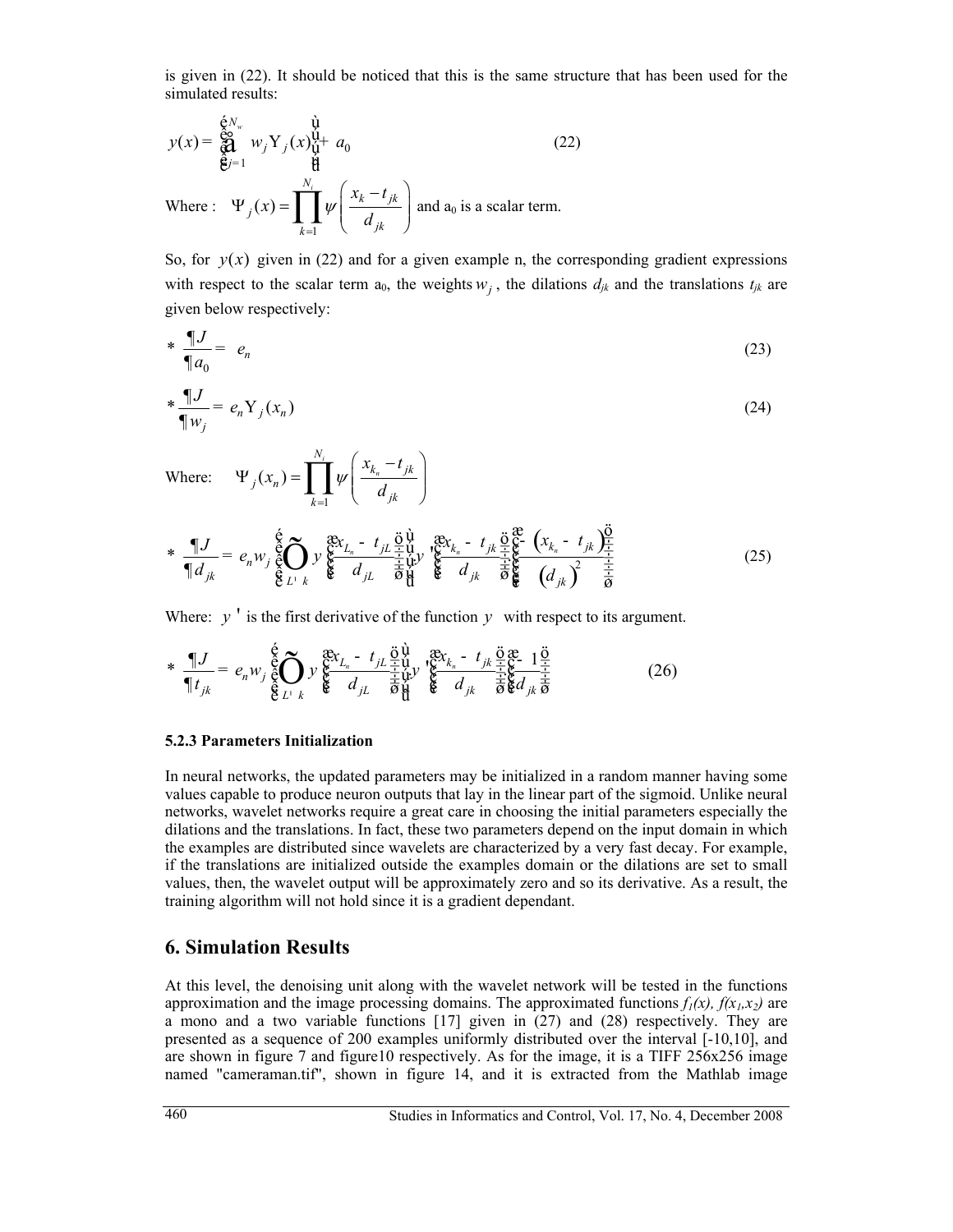processing toolbox. To get processed, this image is fed to the network as a one dimensional vector built up by concatenating the rows of its corresponding matrix. The simulated results will be generated out of two alternative configurations depending on the position of the denoising unit with respect to the network. In the first configuration, the denoising unit will be placed at the network input level. Whereas, in the second one, the denoised unit will be placed at the output level instead. The used wavelet network activation functions, which may be called wavelons, are some dilated and translated versions of a mother wavelet called the Gaussian derivative having the following expressions:

2  $(x) = -xe^{-2}$  $y(x) = -xe^{-\frac{x^2}{2}}$  and  $(x_1^2 + x_2^2)$  $(x_1, x_2) = x_1 x_2 e$  2  $x_1^2 + x$  $y(x_1, x_2) = x_1 x_2 e$  $-\frac{(x_1^2+1)}{x_1^2+1}$  $= x_1 x_2 e^{-x}$  in the one and the two dimensional cases respectively.

$$
f_1(x) = \begin{cases} \frac{3}{4} - 2.186x - 12.864 & \text{if } -10 \text{ f } x \text{ p } -2 \\ 4.246x & \text{if } -2 \text{ f } x \text{ p } 0 \\ 10e^{-0.05x - 0.5} \sin[(0.03x + 0.7)x] & \text{if } 0 \text{ f } x \text{ f } -10 \end{cases}
$$
 (27)  

$$
f(x_1, x_2) = (x_1^2 - x_2^2) \sin(0.5x_1)
$$
 (28)

At this stage, it should be mentioned that the wavelet used by the denoising unit, for all the treated cases, is the symlet 4. While, the number of the decomposition levels denoted by L is set to L= 4 for the functions  $f_1(x)$  and  $f(x_1, x_2)$ , and L= 2 for the image.

### • Denoising unit at the input level

In this case, the image and the two functions will be approximated with a denoising process carried out at the input level. The general expression of the noisy functions is as follows:  $f_n(x) = f(x) + w(x)$ . Where  $f(x)$  is the free noise function and  $w(x)$  is a zero mean white Gaussian noise with a 10dB SNR (signal to noise ration). The noisy versions of  $f_1(x)$  and  $f(x_1, x_2)$ , are shown in figure 7 and figure 11 respectively. Similarly, the noisy image is expressed as follows:  $G_n = G + G_w$ , and is represented in figure 15. Where Gis the free noise image shown in figure 14, and  $G_w$  is a zero mean white Gaussian with a 10dB SNR. As far as the used wavelet networks are concerned, the corresponding outputs representing  $f_1(x)$ ,  $f(x_1, x_2)$  and the processed image are depicted in figure8, figure12 and figure 16 respectively. In addition, the corresponding training parameters are listed in table1.

### • Denoising unit at the output level

In this alternative configuration, the previous functions and the image are processed having the denoising unit placed at the output level of the network. In other words, the noisy data is fed to the wavelet network and the corresponding output is then de-noised based on the wavelet multiresolution analysis. In this case, the wavelet network outputs representing  $f_1(x)$ ,  $f(x_1, x_2)$  and the processed image are depicted in figure 9, figure 13 and figure 17 respectively. It should be noticed that the same training parameters are used, and they are listed in table1.

Based on the simulated results and their corresponding mean square error values shown in table 1, the best performance is provided by the model with the denoising unit added at the input level. Nevertheless, the model with the denoising unit added at the output level has also generated very satisfactory overall results. Furthermore, it has shown that a wavelet network with a noisy input could be considered as a predenoising unit since it undergoes throughout the training process some kind of signal smoothing at the output.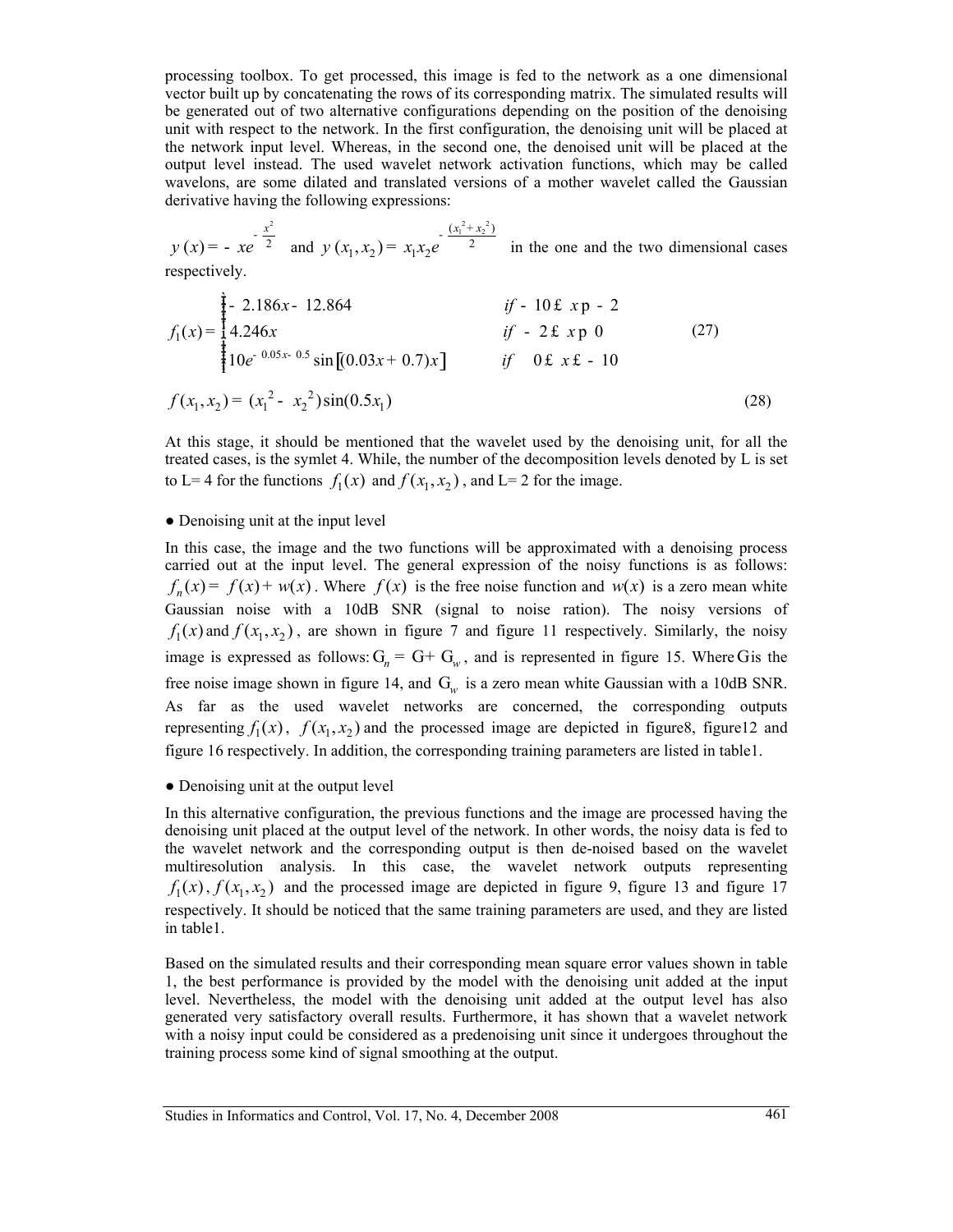# **7. Conclusion**

Noise reduction has been and certainly will be the most treated issue on signals based applications including wavelet networks data. However, the most powerful tool to carry out this task turns out to be the denoising based on wavelets. Therefore, it would very convenient to process the noisy inputs or outputs data of any static or dynamic wavelet networks by a wavelet based denoising unit. The position of this type of unit with respect to the wavelet network provides the possibility to generate two different denoising models. One model includes the denoising unit at the network input level, and the second one at the output level. It is clear though that the model with the denoising unit added at the input level has generated more satisfactory results than the second model. However, when the denoising unit is placed at the output level, the whole denoising process is may be considered to be carried out twice. The first is totally related to the wavelet network which undergoes throughout the training process some kind of signal smoothing at the output. In fact, the performance of this process is quite interesting since it preserves at least the main shape of the free noise data. In other words, the wavelet network could be considered as a first step denoising unit. The second process, however, is carried out on the generated network output using the based wavelet denoising unit. Placed whether at the input or at the output of the network, the performance of the denoising unit depends on the type of the used wavelet and the number of the decomposition levels. As far as the wavelet networks are concerned different networks structures could be processed with a special care that should be taken towards the network parameters initialization phase. Unlike neural networks, wavelet networks require a great care in choosing the adjusted parameters especially the dilations and the translations.

# **REFERENCES**

- 1. BURKE, B., **The mathematical Microscope: waves, wavelets and beyond**, A Positron Named Priscilla, Scientific Discovery at the Frontier, chapter 7, 1994, pp 196-235.
- 2. DAUBECHIE, I, **The wavelet transform, time-frequency localization and signal analysis**, IEEE Trans. Informat. Theory Vol. 36, 1990.
- 3. DAUGMAN, J. G., **Complete discrete 2-D Gabor transforms by neural networks for image analysis and compression**, IEEE Trans.Acoust Speech, Signal Process vol. 36, no. 7, 1988, pp. 1169-1179.
- 4. DONOHO, D.L., **Nonlinear wavelet methods for recovering signals, images, and densities from indirect and noisy data**, Proceedings of symposia in applied Mathematics, vol. 47, 1993, pp. 173-205.
- 5. DONOHO, D.L., **Denoising by soft-thresholding**, IEEE Trans. Inform. Theory, vol.41, no.3, 1995, pp. 613-627.
- 6. DONOHO, D.L. and I.M. JOHNSTONE, **Ideal spatial adaptation via wavelet shrinkage**, Biometrika, vol. 81, no. 3, pp. 425-455.
- 7. DONOHO, D.L. and I.M. JOHNSTONE, **Adapting to unknown smoothness via wavelet shrinkage**, J. Amer: statist. Assoc, vol. 90, no. 432, 1995, pp. 1200-1224.
- 8. DONOHO, D.L., I.M. JOHNSTONE, KERKYACHARIAN PICARD D., **Wavelet shrinkage: Asymptotia?**, J. Royal statist. Soc., vol. 51, no. 2, 1995, pp. 301-337.
- 9. JHONSTONE, M., B.W. SILVERMAN, **Wavelet threshold estimators for data with correlated noises**, Journal of the Royal Statistical Society, Vol. 59, 1997, pp. 319 351.